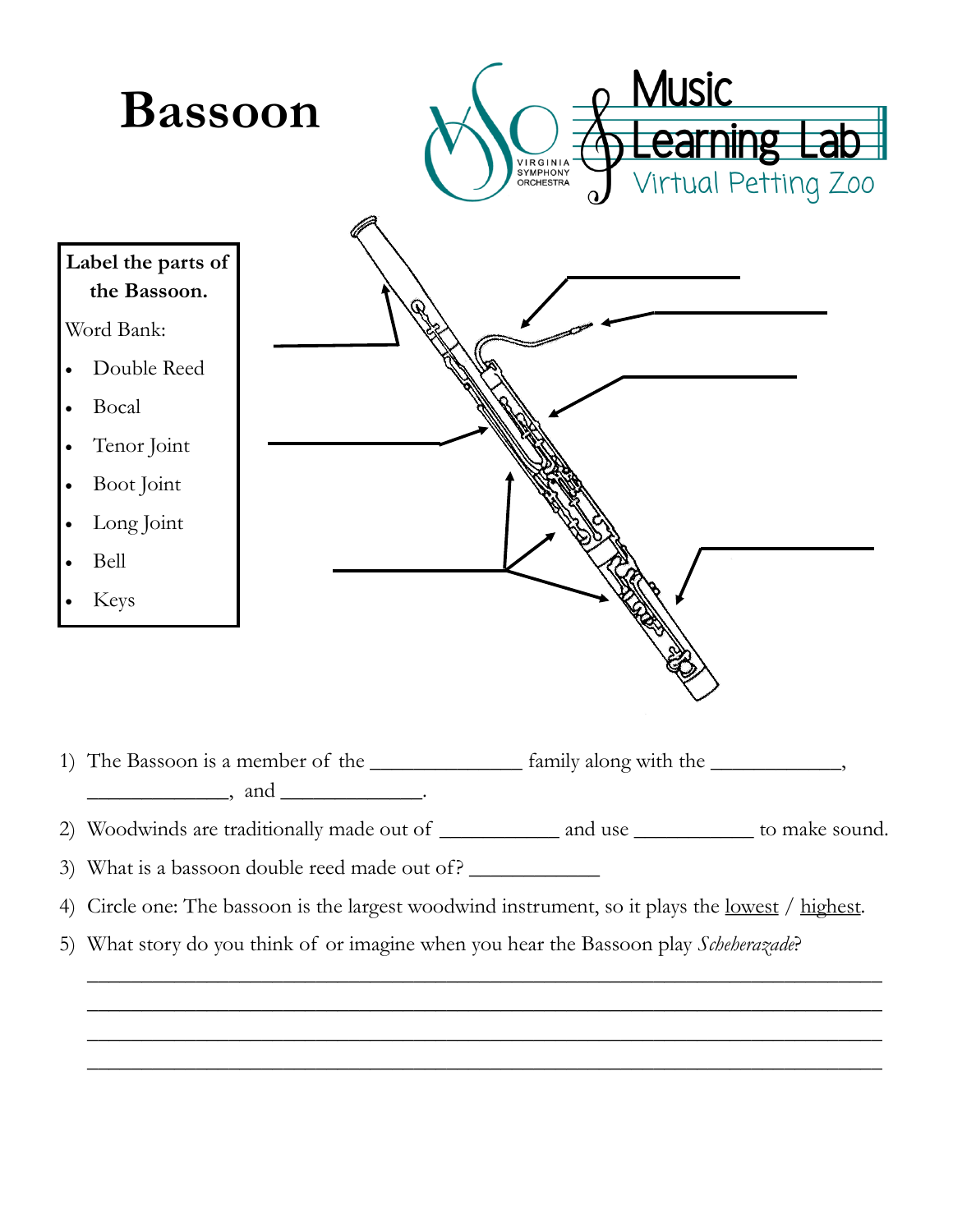## **Bassoon**

*Vocabulary*



- saxophone, and bassoon. There are two types of woodwind instruments: flutes and reed instruments.
- Reed: a piece of thin cane used in various Woodwind instruments to vibrate and make sound

## **Further Listening:**

Listen to the entirety of Prokofiev's *Peter and the Wolf* <https://www.youtube.com/watch?v=MfM7Y9Pcdzw> and Rimsky-Korsakov's *Sheherazade* <https://www.youtube.com/watch?v=SQNymNaTr-Y>

Hear bassoonist Sergio Azzolini play the von Weber *Bassoon Concerto in F major, Movement II* <https://www.youtube.com/watch?v=veaNngAel28>

For more videos, please visit <https://virginiasymphony.org/learninglab/>